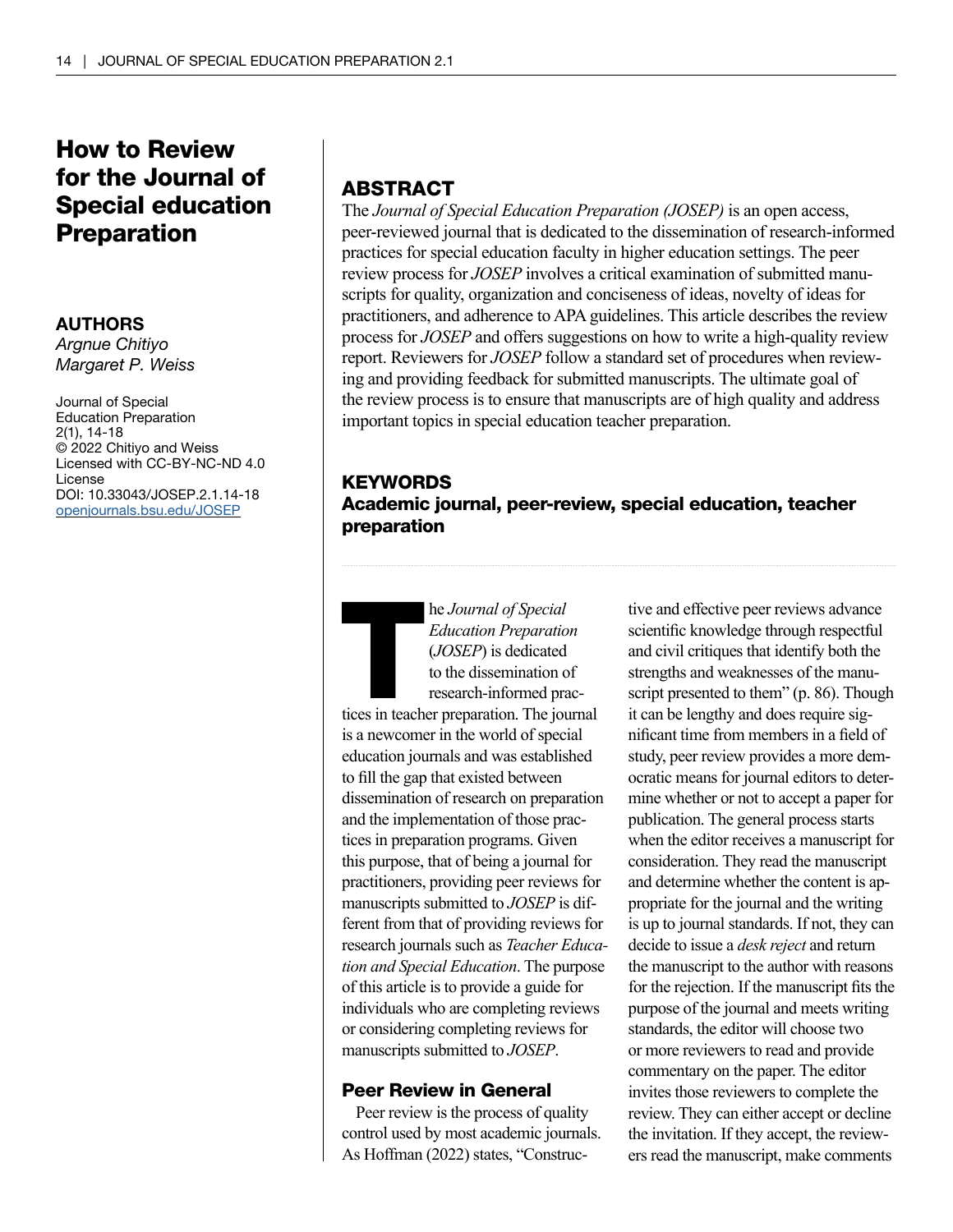regarding the content and writing, and then provide the editor with a suggestion as to whether to accept or reject the paper. The editor always makes the final decision. Trust that reviewers and authors are working collaboratively "and in good faith in a process that examines both the merits and challenges of each submission in a fair and impartial manner" is the only way this process works (Hoffman, 2022, p. 87).

#### Why Should I Review?

A quality review of a manuscript takes a significant amount of time. The manuscript must be read carefully, comments must be made, thoughts put in writing, and then the review submitted. So why would anyone do this work? Being a reviewer allows an individual to read a broad range of work in areas of their own interest. As a doctoral student, being a reviewer allows one to become more familiar with the field, see multiple forms of writing, understand how other reviewers provide feedback, and become known to journal editors. As a more experienced practitioner, being a reviewer also provides a window into the field and hones one's skill at formulating ideas for papers and writing for multiple audiences. In all cases, being a reviewer is an area of service that is recognized and applauded when included in one's curriculum vita. In all honesty, the advancement and dissemination of knowledge in any scientific field would not be trustworthy or democratic without the participation of broad and diverse groups of individuals serving as reviewers.

#### The JOSEP Review Process

The review process begins with individuals who accept the call to be on the editorial board of any journal. For *JOSEP*, in particular, the editorial board is evolving as the journal finds its place in the field.

| <b>Title</b>                             | Is it concise?<br>$\Box$<br>Does it adequately align or reflect the focus of the<br>$\Box$<br>paper?                                                                                                                                                                                                                                                                                                                                                                                             |
|------------------------------------------|--------------------------------------------------------------------------------------------------------------------------------------------------------------------------------------------------------------------------------------------------------------------------------------------------------------------------------------------------------------------------------------------------------------------------------------------------------------------------------------------------|
| <b>Abstract</b>                          | Does it summarize the importance of topic to prac-<br>0<br>tice/practitioners?<br>Does it include a brief description of background,<br>$\Box$<br>purpose, and conclusion?                                                                                                                                                                                                                                                                                                                       |
| <b>Introduction</b>                      | Does it give sufficient background/evidence to<br>$\Box$<br>support practice?<br>Does the introduction establish a generalizable<br>0<br>practice? (i.e., is the manuscript applicable to a lot<br>of people?)<br>Is evidence current? (i.e., updated, most recent<br>$\Box$<br>citations)<br>Do the authors include a vignette (not required)?<br>$\Box$<br>Is the paper applicable to special education<br>$\square$<br>faculty?<br>Is paper written in non-technical jargon (tone)?<br>$\Box$ |
| <b>Vignette</b>                          | If the manuscript includes a vignette<br>Is it relevant and integrated into the text?<br>0<br>Is it culturally relevant?<br>$\Box$<br>Does it add/clarify implementation of the practice?<br>$\Box$<br>Is it thorough enough?<br>$\Box$                                                                                                                                                                                                                                                          |
| Implementation/<br><b>Description of</b> | Are the implementation steps clear?<br>$\Box$<br>Are sufficient examples provided?<br>$\Box$<br>Can readers generalize article implementation tips<br>$\Box$<br>to other settings?                                                                                                                                                                                                                                                                                                               |
| practice                                 | Are figures and tables used to enhance clarity/im-<br>$\Box$<br>plementation guidance?<br>If vignette is used, does vignette add to the clarity/<br>$\Box$<br>readability/structure of the paper?                                                                                                                                                                                                                                                                                                |

### **TABLE 1: Review Evaluation Checklist**

#### An Invitation to Review

Members of the editorial board might receive two invitations a year to review manuscripts. They will receive an invitation from the *JOSEP* editor with two link options: agree or decline. The email specifies a timeframe for the reviewer to make a decision about accepting the

invitation to review, usually three to five days. This time allowance enables the reviewer to evaluate their schedules and determine their availability to review the manuscript before making a commitment. Factors to consider when making a commitment may include: Do I have the time to review? Will I meet the obligation/deadline? The question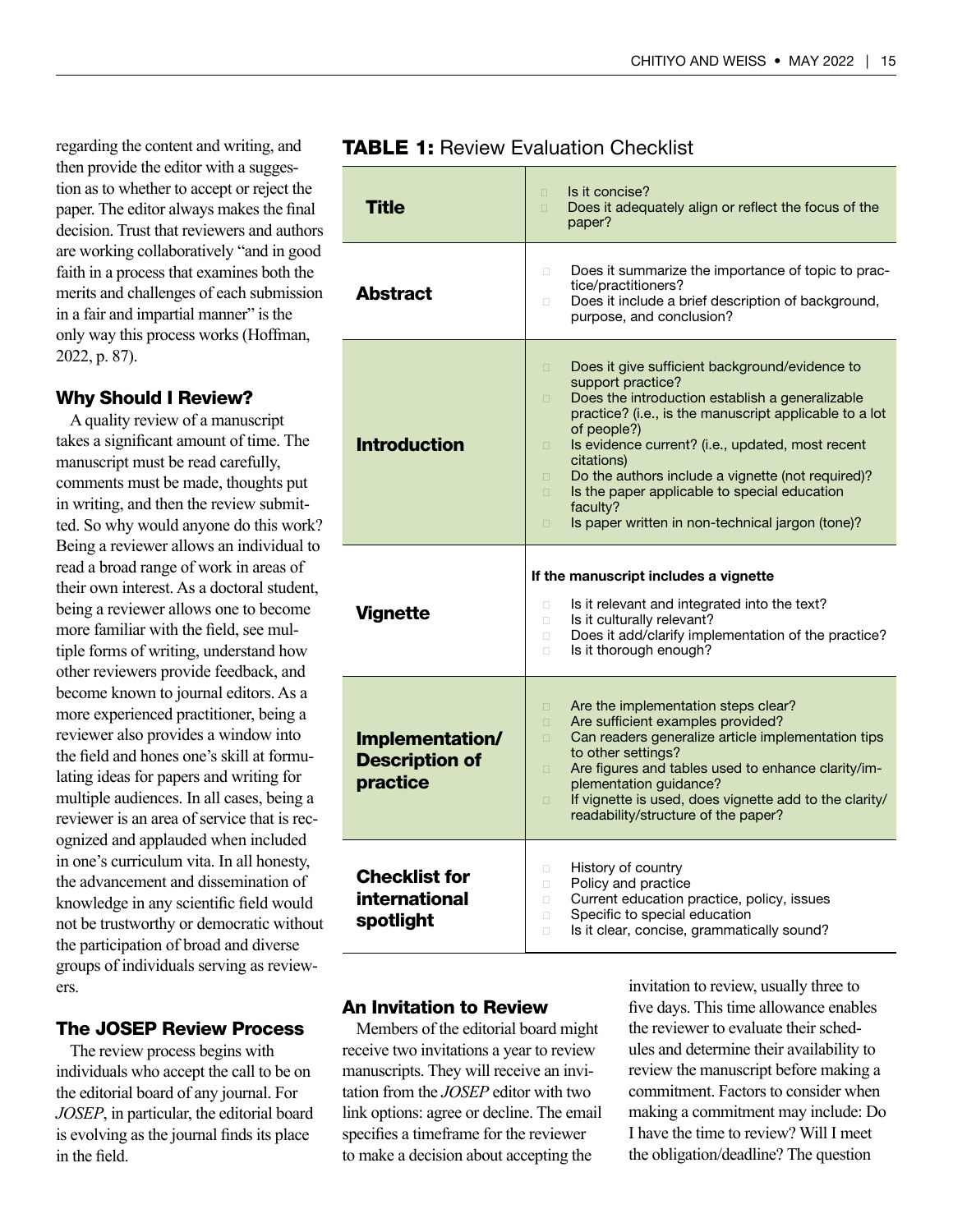# TABLE 2: Reviewer Recommendation

| <b>DECISION</b>                       | <b>DESCRIPTION</b>                                                                                            |
|---------------------------------------|---------------------------------------------------------------------------------------------------------------|
| Accept submission                     | Does manuscript address all<br>criterion listed in figure? If so,<br>manuscript is ready for publi-<br>cation |
| Revisions required (Minor revisions)  | Manuscript meets journal re-<br>quirements with minor edits to<br>prepare for publication                     |
| Resubmit for review (Major Revisions) | Substantial portions of the man-<br>uscript require revision in order<br>to meet review requirements          |
| Decline submission                    | Manuscript fails to address a<br>substantial portion of review<br>criteria                                    |

# **TABLE 3:** Guide for Feedback Comments

#### DO

- Provide concrete evidence and specific examples from the manuscript to support your recommendations.
- Be specific in your recommendations.
- Be thorough.
- Be professional and respectful.
- Remember to include strengths of the manuscript.

#### DON'T

- Make recommendations that are unnecessary elements or are out of scope for the manuscript.
- Use the review to promote your own work.
- Focus on typos and grammar.
- Submit your review without proofreading it and checking everything one more time.

*Note. Adapted from PLOS (n.d.)*

# FIGURE 1: Sample Review Letter Statements

## **Revisions** Required Sample:

- *• Thank you for the opportunity to review the manuscript, (Title of Manuscript Here). The material in the manuscript is very valuable to practitioners. Providing relevant and helpful feedback to teachers is critical to their practice. The process described in the manuscript could also be used for self-reflection by teachers in a meaningful way.*
- *• While I believe this manuscript could be an important contribution, it will require revisions to enhance clarity and usefulness to JOSEP readers. Therefore, I am going to recommend what I will call a minor revision because I am suggesting changes to the introduction and conclusion and not so much to the description of the practice. I would like to encourage the author(s) to seriously consider the following revision suggestions, given the usefulness of the piece.*

*(List specific suggestions)*

### Reject Sample:

*• Thank you for the opportunity to review the manuscript, (Title of Manuscript Here). The topics of experiential learning and computational thinking are very important to the teacher education literature. However, I am going to recommend that you Reject this manuscript for publication. Allow me to elaborate.*

*(List reasons for reject recommendation)*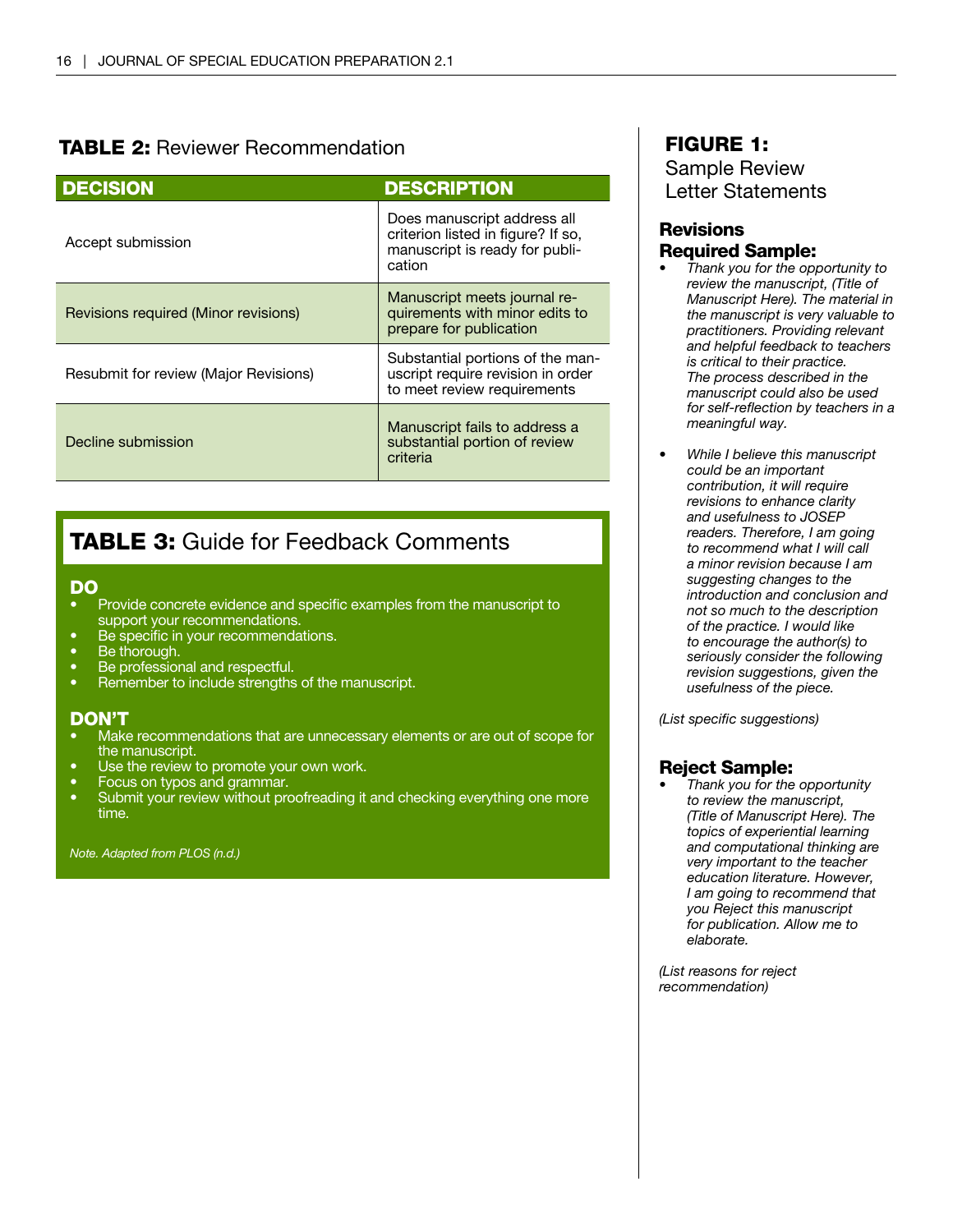regarding time is crucial because *JOSEP* works with hard binding deadlines. The target audience for *JOSEP* is higher education practitioners who may or may not have research experience. As such, the assumption is that those reviewing for *JOSEP* are familiar with the topic and purpose of *JOSEP*. Yet, unlike reviewing for research-focused journals, reviewers for *JOSEP* do not need to be an "expert" in a particular area to conduct a review. Manuscripts for *JOSEP* should be written in practitioner-friendly language that sufficiently explain theoretical concepts for a wide audience. Anyone reading a *JOSEP* article should be provided with definitions, research support, and explicit directions to learn about and implement strategies. If an expert is needed to understand the topic presented, the manuscript probably does not meet the practitioner-friendly tone and style of *JOSEP*. Therefore, reviewers should not shy away from reviewing manuscripts outside their "area of expertise." Reviewing such manuscripts may be an excellent way to ensure articles published in *JOSEP* are truly filling the niche it was created to fill.

When receiving the invitation email, it is important for potential reviewers to respond promptly. That way, journal editors can make further decisions without delay. If a reviewer declines to review for whatever reason, the editor will send invitation emails to other potential reviewers. In some cases, when reviewers decline an invitation, they may make recommendations for other potential reviewers.

When a reviewer accepts an invitation to review, they receive another email with the review materials and deadlines. The turnaround timeframe for *JOSEP* is 21 days, meaning reviewers have to submit their completed reviews within 21 days. Completing a quality review can be time consuming and we encourage reviewers to consider this when making

their decision to review. The next sections of this article contain guidelines to help reviewers write high quality reviews and to make informed decisions when providing recommendations for manuscript acceptance or rejection.

#### Conducting the Review

*JOSEP* is a practitioner journal that publishes practitioner articles addressing special education teacher preparation globally. Manuscripts submitted to *JOSEP* are therefore expected to adhere to four main guidelines: (a) be a practitioner-friendly manuscript, (b) include content directly related to special education teacher or administrator preparation, (c) target an audience of special education higher education faculty, and (d) be grounded in evidence-based or high leverage practices (see Markelz & Riden, 2022). The editor makes an initial determination as to adherence to these requirements. Any submitted manuscript that does not address the goals and aims of *JOSEP* will not proceed to reviews.

Table 1 lists manuscript elements that are typically evaluated in a *JOSEP* manuscript. Each of the five sections detail key elements to consider and assess under each category. When reviewing each of these respective elements, reviewers assess the extent to which authors provide the minimum necessary details, the validity of the details, and whether they are substantiated. The title, for instance, is a concise statement summarizing the manuscript. It captures key content details about the manuscript, which includes purpose and target population. APA requires that titles be concise enough to capture minimum necessary details, avoid being too long to include unnecessary details, and contain no abbreviations. The length should not exceed 12 words.

The abstract provides a detailed summary of manuscript elements. Normally, when readers are pulling up articles to

read, the abstract is the first port of call. A majority of readers will make a decision to read or not read an article based on the abstract. A well-written abstract should therefore give a reader the minimum necessary summary about manuscript background, purpose, and implications. All summary details should not exceed 250 words. Lastly, the abstract should include at least four key words that can be used as search terms in indexing databases.

The introduction section serves many purposes of setting the manuscript context and significance, rationale and relevance, and purpose statements. For a *JOSEP* publication, the introduction provides background information about the topic and evidence supporting the practice. Studies cited to support evidence should be relevant and current. When assessing the introduction, reviewers should examine for the following elements: Do authors provide enough evidence for the practice? Does it include a generalizable practice? Does it include a vignette? Does the discussion target special education general audiences (i.e., faculty, teachers, students, etc.)? If the introduction includes a vignette, the reviewer needs to check if the vignette is culturally relevant, if it clarifies implementation of the practice, if it is thorough enough, and if it is truly integrated into the content. The introduction should also establish a generalizable practice, provide evidence for application to a general audience, and not use excessive technical jargon.

The main body of a *JOSEP* manuscript provides a thorough description of the practice, implementation procedures, issues, challenges, and opportunities. In this case, reviewers need to ascertain whether the practice is clearly explained, implementation steps are clearly described, sufficient examples are provided (through vignettes or other), and if tips for generalization are complete. If authors provide figures and tables to sup-